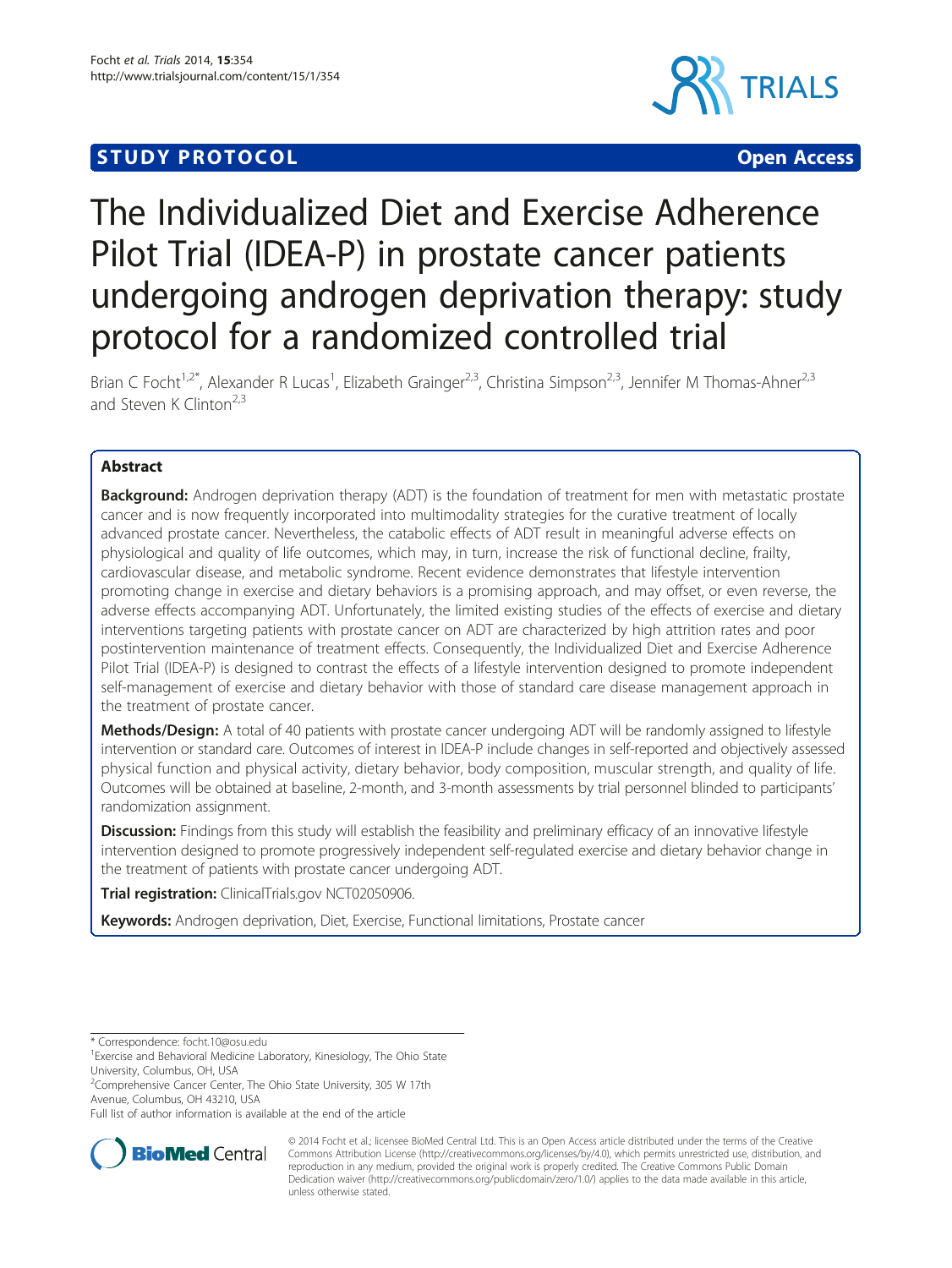## Background

Despite the well-established therapeutic efficacy of androgen deprivation therapy (ADT) in the treatment of prostate cancer [[1](#page-7-0)], it has become increasingly evident that men on ADT endure lingering adverse effects as a 'trade-off' for more effective cancer control and increased longevity. The catabolic effects of ADT result in significant adverse effects, including loss of lean muscle mass, increased fat mass, reduced muscle strength, and lower bone mineral density, which place men undergoing ADT at greater risk of functional decline and frailty [[2-9\]](#page-7-0). Emerging evidence also suggests that ADT increases the risk of cardiovascular disease and metabolic syndrome. As prolonged administration of ADT becomes increasingly common, many men will be required to cope with lasting treatment-related side-effects that could meaningfully compromise their physical function and quality of life. Prostate cancer is estimated to be the cause of over half a million disabilityadjusted life years [\[10-12\]](#page-7-0). Thus, defining the feasibility and efficacy of innovative interventions that preserve functional abilities and quality of life and attenuate risk for chronic disease are primary clinical considerations for patients with prostate cancer on ADT [\[2,7,13-17\]](#page-7-0).

Exercise consistently results in improvements in relevant physiologic and patient-reported outcomes across a variety of cancer patients and survivors [[10,18](#page-7-0)[-30\]](#page-8-0). Findings from recent randomized controlled exercise intervention trials in patients with prostate cancer undergoing ADT also suggest that exercise yields significant, clinically meaningful improvements in muscular strength, physical function, and quality of life [\[31\]](#page-8-0). Collectively, these findings provide strong support for the beneficial role of exercise as an adjuvant, supportive care intervention in the treatment of patients with prostate cancer. Despite the clear benefits accompanying exercise, it is also well established within the weight management literature that modifying both energy expenditure via increased physical activity and energy intake through changes in dietary behavior is integral to successful behavioral weight management interventions [[32](#page-8-0)-[34](#page-8-0)]. Primary adverse effects of ADT are increases in body fat or bodyweight and decreases in muscle mass or strength, which in turn, place patients with prostate cancer at increased risk of functional decline, cardiovascular disease, and metabolic syndrome. Thus, the synergistic benefits of concomitant change in both exercise and dietary behavior could represent an optimal lifestyle intervention approach for offsetting the adverse effects experienced by patients with prostate cancer during ADT.

Consistent with this position, recent findings revealed that lifestyle interventions combining primarily supervised exercise and dietary advice yielded significant improvements in aerobic fitness, muscular strength, selfreported exercise participation [[35](#page-8-0)], fatigue, quality of life [[36](#page-8-0)], and select bodyweight-related outcomes [[37](#page-8-0)]

relative to standard care [[35,36](#page-8-0)] or metformin treatment [[37](#page-8-0)] in patients with prostate cancer undergoing prolonged ADT. Results of these trials are clearly important in that they provide the first evidence of the feasibility and preliminary efficacy of implementing lifestyle interventions combining exercise and dietary modifications in the treatment of patients with prostate care on ADT. Unfortunately, despite these promising findings, 2 of the studies were characterized by high attrition rates, of 44% [\[35\]](#page-8-0) and 32% [\[36\]](#page-8-0), respectively, at post-treatment follow-up. Additionally, in one study, clinically meaningful improvements in quality of life accompanying the 12-week lifestyle intervention were not maintained at 6-month follow-up [[36](#page-8-0)].

The deterioration of benefits accompanying lifestyle interventions have been proposed to be directly related to poor post-treatment adherence to exercise and dietary behavior change [\[38](#page-8-0)-[40\]](#page-8-0). Thus, given that adherence to the desired behavior changes is an essential determinant of the efficacy of lifestyle interventions, these findings underscore the pressing need to explore novel approaches to promoting successful adoption and maintenance of independent exercise and dietary behavior among patients with prostate cancer. It has been proposed that high attrition and poor adherence observed in lifestyle interventions may be attributable to a failure to provide patients with the self-regulatory skills necessary to adopt and maintain independent lifestyle behavior change [[40](#page-8-0)]. One new approach based on social cognitive theory and the group dynamics literature [\[41\]](#page-8-0), a group-mediated cognitive behavioral (GMCB) lifestyle intervention, has recently produced superior adherence to exercise and dietary behavior change and also yielded significant improvements in a variety of clinically relevant outcomes for patients with prostate cancer in randomized trials targeting chronic disease patients [\[40,42](#page-8-0)-[44](#page-8-0)]. The GMCB intervention couples exercise and dietary behavior change with self-regulatory skills counseling, to promote independent maintenance of lifestyle behavior change and sustain intervention-induced improvements in relevant outcomes. Although these findings suggest that this approach holds promise for improving the utility of lifestyle exercise and dietary interventions targeting patients with prostate cancer, the feasibility and efficacy of implementing this approach in the treatment of patients with prostate cancer undergoing ADT has not been investigated. Therefore, the purpose of this pilot trial is to examine the feasibility and preliminary efficacy of implementing the GMCB exercise and dietary lifestyle intervention in the treatment of patients with prostate cancer undergoing ADT.

#### Methods/Design

#### **Overview**

The Individualized Diet and Exercise Adherence Pilot Trial (IDEA-P) is a two-arm, single-blind randomized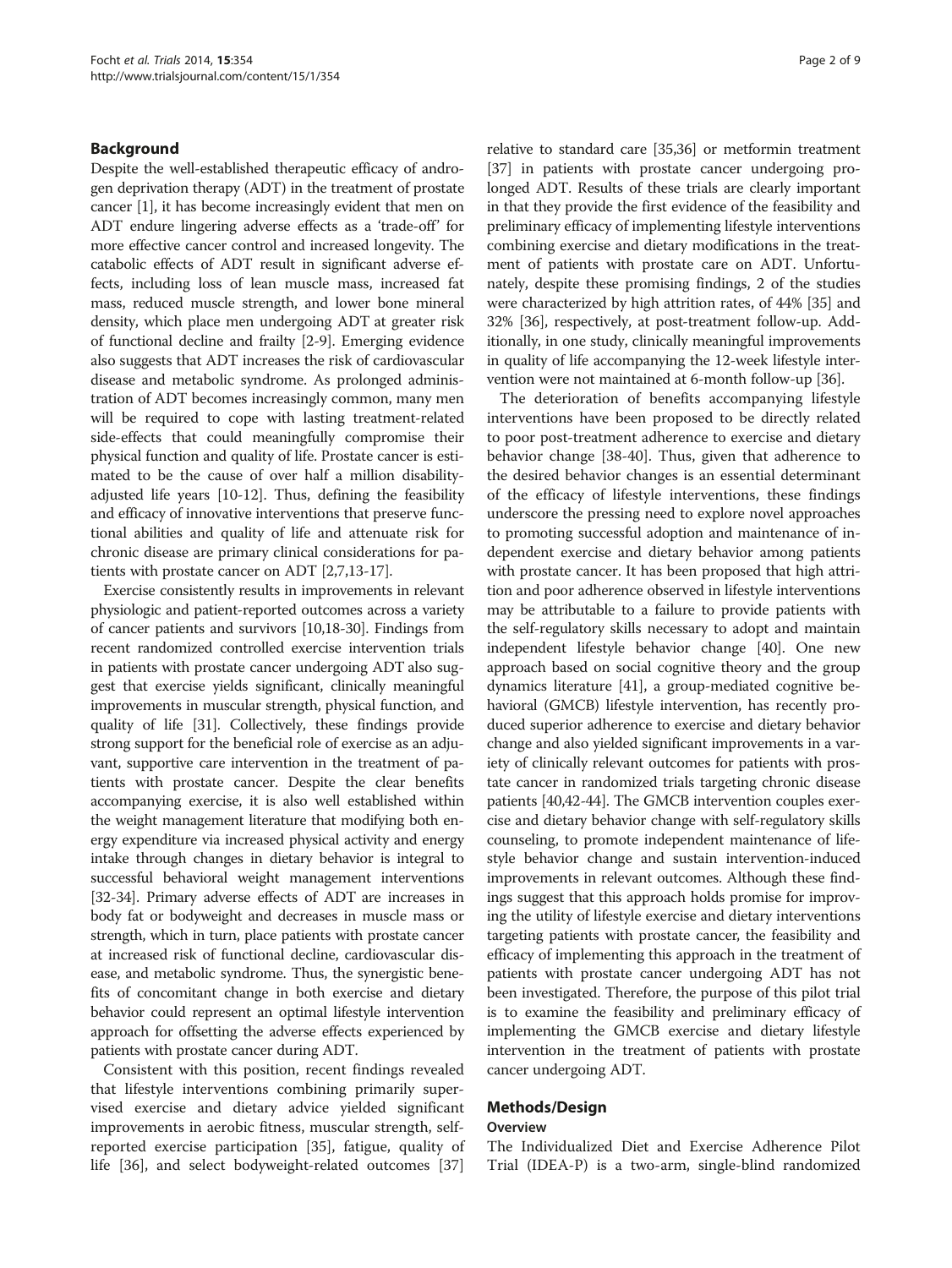controlled pilot trial designed to examine the effects of a GMCB lifestyle intervention combining exercise and dietary intervention approaches relative to those of a standard care disease management approach on inpatients with prostate cancer undergoing ADT (see Figure 1). Primary objectives of IDEA-P are to determine the feasibility of delivering this specific lifestyle intervention approach to patients with prostate cancer undergoing ADT and to explore the preliminary efficacy of the lifestyle intervention for improving clinically relevant physiologic and quality of life outcomes and the short-term adoption and maintenance of independent, self-regulated exercise and dietary behavior change for men undergoing androgen suppression therapy. A total of 40 patients with prostate cancer on ADT will be randomly assigned to either lifestyle intervention ( $n = 20$ ) or standard care ( $n = 20$ ) arms. Given that this is a pilot study, it should be recognized that the target patient accrual does not provide optimal statistical power but is adequate to obtain effect size estimates necessary to inform the design of a subsequent optimally powered randomized controlled lifestyle intervention trial. Assessments of the primary and secondary outcomes will be obtained by study staff who are blinded to treatment arm assignment at baseline, 2-month, and 3-month follow-up screening visits.

## Participant eligibility

The inclusion and exclusion criteria are designed to target the recruitment of sedentary patients with prostate cancer undergoing ADT who are sufficiently healthy to participate in a supervised center-based exercise intervention involving both resistance and aerobic exercise. To be eligible to participate in the IDEA-P trial, volunteers will meet the following inclusion criteria: (a) histologically defined diagnosis of prostate cancer based upon pathology reports and staging studies; (b) currently undergoing ADT with a planned course of at least 3 months of continuous therapy; (c) sedentary activity pattern with less than 60 min of structured exercise participation per week during the past 6 months; (d) free of



any serious medical condition that precludes safe participation in an exercise program, such as coronary artery disease, severe hypertension, peripheral vascular disease, stroke, congestive heart failure, chronic obstructive pulmonary disease, insulin-dependent diabetes, psychiatric disease, renal disease, liver disease, active cancer other than skin cancer, and anemia; (e) consent to participate from the treating oncologist and primary care physician; (f) willingness to accept randomization and undergo the testing and intervention procedures.

#### Recruitment and randomization

Recruitment strategies include direct referral to study investigators from physicians at the Genitourinary Oncology Disease Unit of the James Cancer Hospital and Ohio State University Comprehensive Cancer Center and placement of study-related advertisements and informational brochures in cancer center oncologists' offices and cancer support newsletters. Volunteers interested in participating in the study will complete a telephone screening to verify eligibility. Participants determined to be eligible following the completion of the phone screening interview are then scheduled for the baseline screening visit. Eligible participants are randomly assigned with equal probability to each of the two treatment arms, using a 1:1 ratio, following the completion of the baseline screening visit. The computergenerated randomization allocation sequence is sequentially numbered and sealed in opaque envelopes. The randomization allocation sequence is also concealed from the study staff responsible for conducting the baseline assessments.

#### Informed consent

Approval of trial protocol and informed consent documents has been obtained from the Ohio State University Cancer Institutional Review Board (Project number 2012 C008) prior to the initiation of recruitment procedures. All participants complete informed consent forms and Health Insurance Portability and Accountability Act authorization forms prior to participation in the trial.

#### Measures

Assessments of all study measures are obtained at baseline, 2-month, and 3-month follow-up screening visits using measures with well-established validity and reliability, demonstrated in prior exercise intervention studies [\[43,44](#page-8-0)]. Given that IDEA-P is a single-blind pilot trial, the outcome assessments are obtained by trained study personnel who are blinded to participants' treatment assignment.

#### Outcome assessments Functional battery

The functional battery includes measures of both self-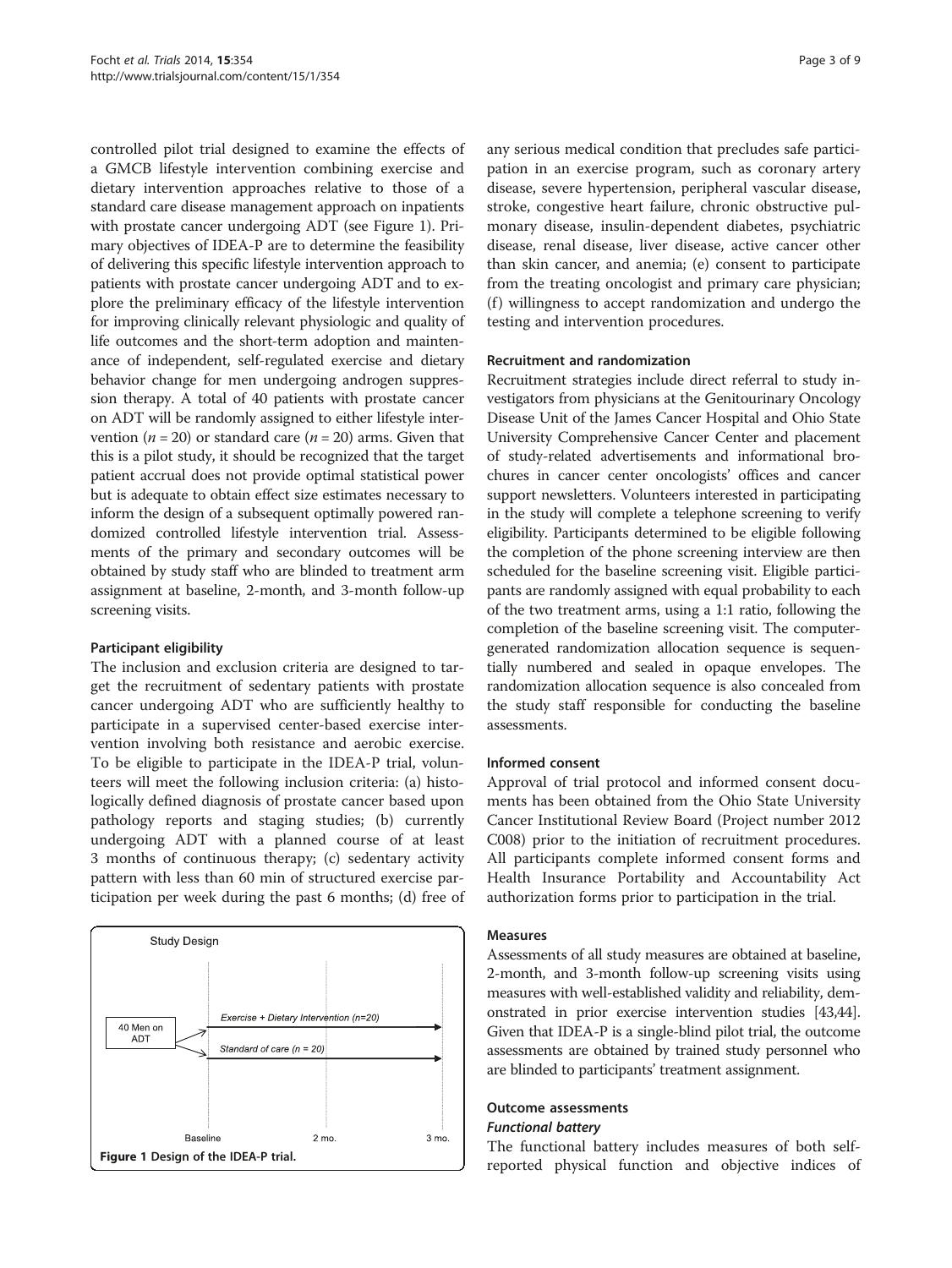functional performance. Self-reported functional limitations will be measured using the abbreviated Late-Life Function and Disability Inventory [[45](#page-8-0)]. Functional performance will be assessed using three valid and reliable timed performance-related mobility tasks: a 400 meter walk, a stair climb, and a lift-and-carry task [[26,27](#page-7-0)[,46,47](#page-8-0)]. The 400 meter walk test is completed in a corridor with two cones spaced 20 meters apart. Individuals are instructed to walk as quickly as they can and the time to complete ten laps around the cones is recorded as the performance measure. The stair climb task involves ascending a set of eight stairs, turning around at the top, and then descending. Participants are instructed to complete the task as quickly as they can and performance is measured as the total time (in seconds) necessary to complete the task. The lift-and-carry test is a simulated common daily activity test involving picking up a 10 lb container from a shelf, walking 10 feet around a cone, and returning the container to the starting position on the shelf. Participants are instructed to complete the task as quickly as they can and performance is measured as the total time (in seconds) necessary to complete the task.

## Mobility-related self-efficacy

Mobility-related self-efficacy is assessed by asking participants to rate their confidence in successfully completing incrementally more challenging amounts of the 400 meter walk and stair climb tasks. For walking self-efficacy, participants are asked to rate their confidence on a 0 (no confidence at all) to 10 (completely confident) scale in completing two, four, six, eight, and ten laps around the cones without stopping. For both stair climb and lift-andcarry task self-efficacy, participants rate their confidence in successfully completing two, four, six, eight, and ten trips on the stairs without stopping. Mobility-related selfefficacy scores are calculated for each task by summing the total, dividing by the total number of ratings, and multiplying by ten to yield a score ranging from 0 to 100. This hierarchical procedure for assessing mobility-related self-efficacy is consistent with Bandura's recommendations [[41](#page-8-0)] and has been shown to be valid and reliable in prior exercise intervention trials targeting older adults [\[48](#page-8-0)].

## Muscular strength

Muscular strength will be assessed using standardized one-repetition-maximum (1RM) testing protocols for the chest press and leg extension exercises [\[49,50](#page-8-0)]. These 1RM tests are the standard by which muscular strength is evaluated and have been found to be safe for older adults. Participants are familiarized with the chest press and leg extension machines and receive instruction on proper form. Participants will begin 1RM testing for each exercise by complete a warm-up set of four to six repetitions. Participants will rate the difficulty of the set

using a 10-point difficulty scale ranging from 1 (not at all difficult) to 10 (extremely difficult). The participant perceptions of difficulty rating are used to choose the first weight at which a 1RM test will be attempted. The participant will be asked to lift the weight once and to continue to perform single repetition lifts, separated by at least a 2-minute rest interval, until a maximum weight is reached and recorded as the 1RM.

## Body composition

Body composition will be assessed using both the Bod Pod system (Life Measurement Inc., Concord, CA) and dual energy X-ray absorptiometry (iDXA; GE Health Care Lunar, Madison, WI). The Bod Pod system uses whole-body densitometry to determine body composition (body fat and lean body mass). Whole-body densitometry is based on the determination of body mass and body volume, since body density is equivalent to body weight divided by body volume. The Bod Pod has wellestablished validity and reliability as an assessment of body composition [[51\]](#page-8-0). The iDXA scans were used to determine total body composition as well as percentage body fat and fat-free mass for the trunk, arms, legs, android, and gynoid subregions. The iDXA method also has well-established validity and reliability and has been used to assess body composition in prior studies among patients with prostate cancer undergoing ADT [[31](#page-8-0)].

## Physical activity and dietary behavior

Assessments of physical activity are obtained using objective and self-report measures. The LIFECORDER EX accelerometer (Suzuken Kenz Inc. Limited, Japan) is used to obtain an objective assessment of exercise and physical activity participation. Participants wear the LIFECORDER EX on their right hip attached to either a waistband or belt during all waking hours, except when showering, bathing, or swimming, for 7 consecutive days following the completion of the baseline screening visit. Participants record the times they put on and take off the LIFECORDER EX on a self-monitoring log. The LIFECORDER EX provides assessment of minutes of light, moderate, and vigorous physical activity participation as well as calculating total daily steps taken. Consistent with the metabolic demands for the targeted age group [\[44](#page-8-0)], the accelerometer was set for intensity levels of 3 to 6 metabolic equivalents (METs), corresponding to moderate intensity physical activity, and >6 METs, corresponding to vigorous intensity physical activity. Self-reported physical activity is assessed using the CHAMPS questionnaire [\[52](#page-8-0)] and the Leisure Time Exercise Questionnaire (LTEQ) [[53](#page-8-0)]. The CHAMPS questionnaire is a 41-item measure developed specifically for the assessment of physical activity in adults 50 years and older. The CHAMPS measure yields estimates of total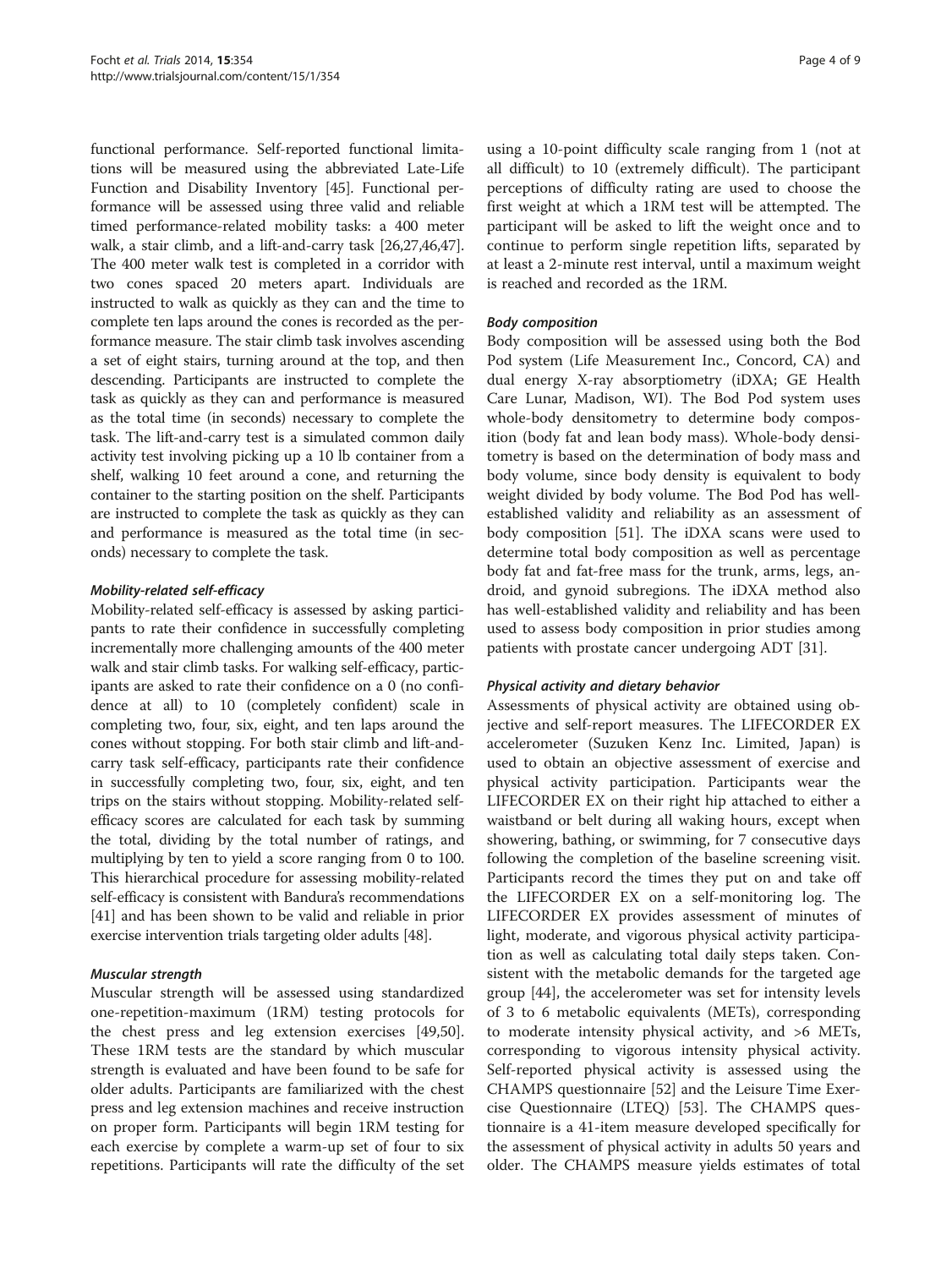minutes of physical activity and energy expended per week in all physical activities of moderate or higher intensity. The LTEQ measures the self-reported frequency of exercise participation performed in one's leisure time during a typical week. Participants are asked to report the number of strenuous, moderate, and mild bouts of exercise they perform during an average week. The LTEQ has been shown to demonstrate adequate reliability and validity in previous research [[54](#page-8-0)]. Dietary behavior is assessed using the Food Frequency Questionnaire, developed by the Nutrition Assessment Shared Resource of Fred Hutchinson Cancer Research Center, and 3-day food records. The Food Frequency Questionnaire provides a validated assessment of long-term dietary patterns. The three-day diet records provide information on more recent diet habits and enable us to determine compliance to the weekly dietary goals established at the group nutrition counseling sessions, as well as general dietary changes during the intervention.

## Quality of life

Assessments of global and disease-specific indices of quality of life will be obtained using several valid and reliable scales. The Medical Outcomes Study 36-item short-form Health Survey [[55](#page-8-0)] is a generic measure of health-related quality of life, and consists of two normbased composite scales (mental health and physical health) and eight subscales (physical functioning, mental health, role-physical, role-emotional, bodily pain, general health, vitality, and social functioning). The Satisfaction with Life Scale [\[56](#page-8-0)] is a five-item measure of global life satisfaction. Disease and function specific quality of life measures will include the Functional Assessment of Cancer Treatment-Prostate (FACT-P) survey [\[57](#page-8-0)], and the Satisfaction with Function and Appearance (SFA) scale [\[46](#page-8-0)]. The 12 items of the FACT-P scale designed to assess concerns specific to patients with prostate cancer will be assessed. The SFA scale comprises six items that assess satisfaction with physical abilities and three items assessing satisfaction with physical appearance. Symptoms of pain and fatigue will also be assessed. Pain will be measured with the short-form McGill Pain Questionnaire, a valid, reliable 15-item adjective checklist that captures sensory and affective dimensions of pain [\[58](#page-8-0)]. Fatigue will be measured with the Brief Fatigue Inventory, a psychometrically sound nine-item measure that assesses disease and treatment-related fatigue severity of cancer patients [[59](#page-8-0)].

## Feasibility measures

Descriptive statistics for assessments of select indicators of trial feasibility including recruitment rates, intervention adherence, adverse events, and retention rates will be calculated prospectively throughout the trial.

## Procedures

Volunteers expressing an interest in participating in IDEA-P complete a phone screening interview to determine their eligibility for the study. Prior to participation in the trial, participants make a baseline screening visit, during which assessments of the all outcome measures are obtained. At the beginning of the baseline screening visit, inclusion criteria are verified and medical history, informed consent, and Health Insurance Portability and Accountability Act waiver documents are completed. Participants then complete the functional performance tasks and undergo body composition assessment and 1RM strength testing, followed by the questionnaire assessments. After completion of the questionnaires, participants receive oral and written instructions on how to wear the accelerometer. Participants wear the accelerometer for the next seven consecutive days and monitors are returned to trial staff via the US postal service. Upon completion of the baseline screening visit, participants are randomly assigned to one of the two treatment arms (lifestyle intervention or standard care). Clearance to exercise will be obtained from the primary care physician and treating oncologist prior to participation in either the lifestyle intervention or standard care treatment arms. Assessments of all outcomes are obtained using exactly the same procedures at 2-month and 3-month follow-up screening visits conducted by study staff blinded to participants' treatment group assignment.

## Interventions

## Exercise and dietary lifestyle intervention

The lifestyle intervention involves an 8-week, multicomponent approach designed to facilitate exercise and dietary behavior change and promote adherence, independent of study staff, to these behavioral modifications. The exercise component involves a combination of aerobic and resistance exercise performed twice per week. The aerobic exercise stimulus consists of 10 to 30 minutes of exercise performed at a rating of perceived exertion ranging from 11 (fairly light) to 14 (moderately hard) on the participant's choice of a treadmill, stationary cycle, or elliptical trainer. The resistance exercise stimulus involves performing three sets of 8 repeat maximum to 12 repeat maximum at a rating of perceived exertion ranging from 12 (moderately hard) to 15 (hard) of nine different exercises (leg extension, leg curl, chest press, lat pull-down, overhead press, triceps extension, bicep curl, calf raises, and abdominal crunch). Participants will take 1 to 2 minutes rest between each set and all sets will be performed in a symptom-limited manner. The exercise prescription is tailored to each individual's abilities and exercise tolerance and capacity. Consequently, resistance exercise load, volume, and volumeload and aerobic exercise duration and intensity will be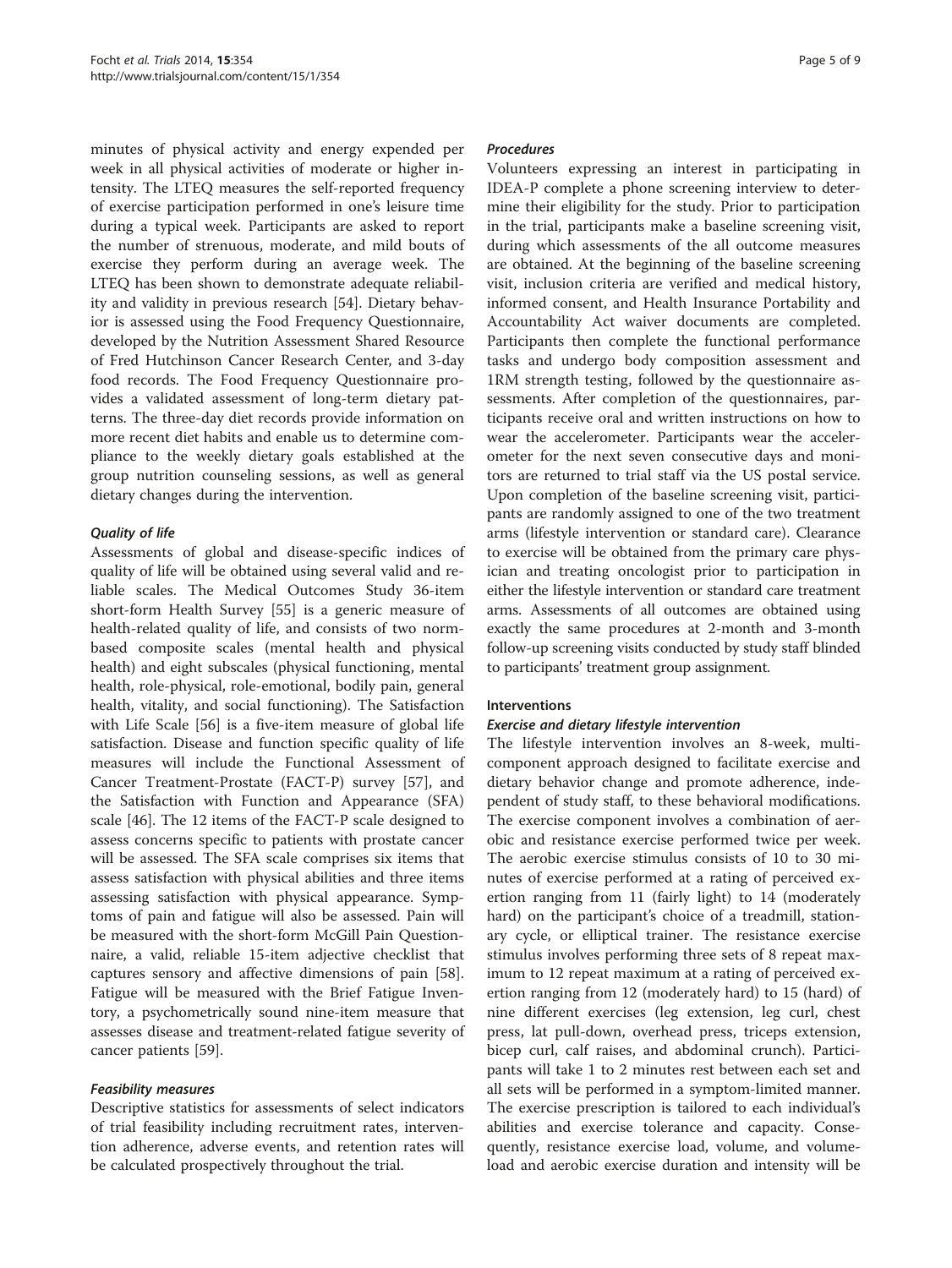guided by participant's exercise tolerance and gradually increased across the intervention to reach optimal targeted prescription ranges. All exercise sessions will last 1 hour in duration.

The GMCB activity counseling component, based on social cognitive theory, is also integrated with exercise to promote adoption and adherence to independent, selfregulated exercise participation and participant retention. Counseling is delivered via six small group sessions (20 to 30 minutes in duration) conducted once per week immediately following a center-based exercise session during months 1 and 2. Participants also receive four brief (20 minutes) individualized activity counseling sessions conducted via phone calls in months 1 to 3. The specific content of this component includes the promotion of group identity and social norms for activity; self-monitoring; goal setting; barrier problem solving; fostering social support; and reducing sedentary time. The purpose of the activity-related behavioral counseling component of the lifestyle intervention arm is to instruct patients with prostate cancer undergoing ADT on the use of self-regulatory skills necessary to adopt and maintain exercise, and, through the use of the group as an agent of behavioral change, facilitate motivation to develop and implement these behavioral skills in order to successfully plan and undertake increasingly frequent independent exercise and participation in physical activity. A basic principle underlying these contacts and their sequencing is one of gradually weaning participants from dependency on staff and the group program toward independent self-regulation of exercise. This process is one of a phased increase in the ratio of personal responsibility in conjunction with a phased decrease in staff, group, and clinic dependency. Thus, in contrast with most approaches in traditional exercise interventions, this approach places an emphasis on the regulation of behavior and social problem-solving barriers to promote independent exercise participation.

To foster the practice and mastery of the newly acquired exercise and behavioral skills and prevent participants from becoming dependent on the expertise of exercise staff to remain physically active, supervised center-based exercise decreases from two sessions per week in weeks 1 to 6 to one supervised session per week in weeks 7 and 8 of the intervention. During weeks 7 and 8, participants have the goal of completing one center-based exercise session independent of study staff supervision during each week. During month 3, participants will have the goal of completing two center-based exercise sessions independent of study staff supervision. Participants will be provided free access to the centerbased exercise facility during all its standard operating hours during weeks 7 to 12. While the facility is supervised by trained fitness staff members during this time, the participants will have no supervisory contact with the study staff during these independent exercise sessions. The advantages of the approach of integrating counseling and the weaning from staff supervision are that they help participants actively apply their developing exercise and behavioral skills to exercise independently while concomitantly providing them access to the study's exercise facility to facilitate completion of the independent exercise sessions during weeks 7 to 12. This also allows us to evaluate uptake of independent exercise adherence in months 2 and 3.

The dietary component of the lifestyle intervention includes 10 (30-minute) nutritional counseling sessions with a registered dietitian. The first eight counseling sessions will be conducted once per week immediately following a center-based exercise session during months 1 and 2. The two remaining sessions are conducted via biweekly phone calls during month 3. The specific dietary objectives are consistent with the therapeutic lifestyle changes recommended in the Adult Treatment Panel III Report of the National Cholesterol Education Program [[60\]](#page-8-0) and the American Institute of Cancer Research [\[61](#page-8-0)]. The nutrition intervention encourages reductions in portion size and caloric and fat consumption, together with a gradual transition from an animal-based diet to a more plant-rich diet while still incorporating animal foods, including milk and meat, with an emphasis on monitoring food proportion and portion size. Specific goals of the dietary component include: (a) reduction in energy intake by 500 to 1000 kcal per day; (b) reduction in total fats to 25 to 30%, saturated fats to 7%, and protein to 15% of total calories; (c) increase in fruit and vegetable consumption to five servings per day; (d) intake of three or more servings of whole grains per day and a gradual increase to at least 25 g of dietary fiber per day. The nutrition counseling uses the GMCB and motivational interviewing approaches that have been demonstrated to be an effective approach to promote behavior change in chronic disease [\[43](#page-8-0)] and cancer patients [\[58,59\]](#page-8-0). The nutrition counseling also builds upon many of the cognitive behavioral self-management strategies utilized in the exercise intervention, including self-monitoring, building self-efficacy, goal setting, and anticipating and overcoming barriers to dietary behavior change.

#### Standard care

Men randomized to the standard care arm receive usual treatment for prostate cancer, standard disease management education, as well as educational literature describing the American Institute of Cancer Research dietary and physical activity guidelines. To equate contact between treatment arms to levels consistent with similar, contemporary lifestyle intervention trials [[62,63](#page-8-0)], biweekly 20-minute phone calls will be made by Genitourinary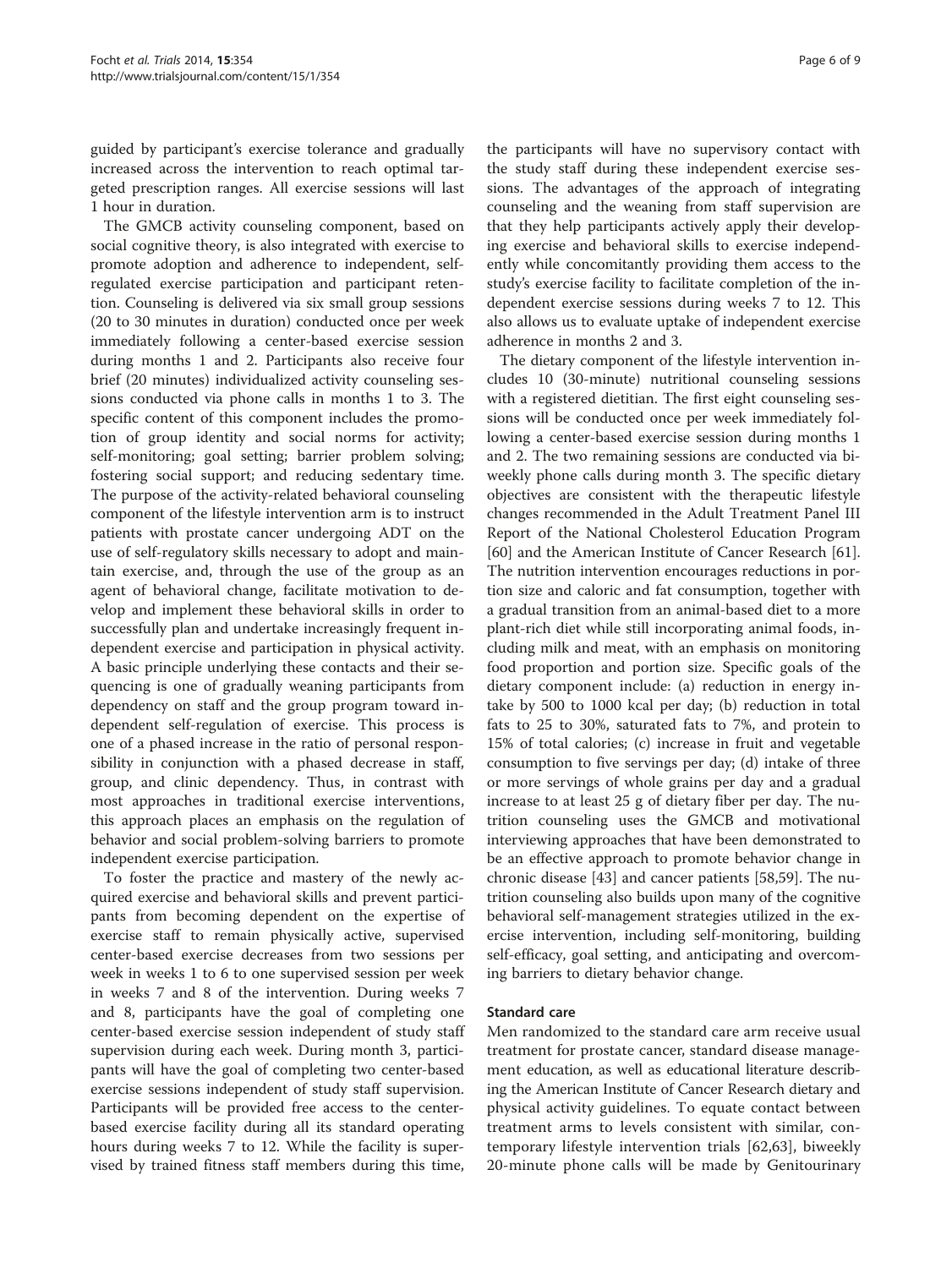Oncology clinic staff to men in the standard care arm, and will focus on routine aspects of self-management for prostate cancer. As an incentive to promote retention across the trial, men randomized to standard care will also receive two supervised exercise training sessions and dietary counseling sessions following the completion of the 3-month assessment. Men will complete assessments of all outcomes scheduled at baseline and in months 2 and 3.

#### Statistical analysis

The primary hypotheses of the IDEA-P trial are: (1) the lifestyle intervention will be a safe, well-tolerated intervention that yields acceptable recruitment, adherence, retention, and adverse event rates; (2) the lifestyle intervention will result in superior improvements in physical function, muscular strength, body composition, and quality of life relative to standard care; and (3) the lifestyle intervention will successfully promote adoption and short-term maintenance of independent, self-regulated exercise and dietary behavior change at 3-month follow-up. Differences in the longitudinally gathered outcome data collected at 2- and-3 month follow-up assessments will be individually standardized by baseline values and evaluated using a weighted repeated measures analysis of variance statistical model adjusting for the effects of age and sex. All analyses will be conducted according to the intention to treat principle with last value carried forward imputation methods used to account for missing data. As noted previously, the target patient accrual does not provide optimal statistical power but is adequate to obtain effect size estimates necessary to inform the design of a subsequent optimally powered randomized controlled lifestyle intervention trial.

## **Discussion**

The IDEA-P trial is a single-blind, two-arm randomized controlled pilot trial evaluating the feasibility and preliminary efficacy of a GMCB lifestyle intervention approach combining individualized exercise, dietary modification and behavioral self-regulatory skills counseling in the treatment of patients with prostate cancer undergoing ADT. Given the integral role of ADT in the treatment of prostate cancer, there is a critical need to determine the benefits of supportive care approaches in reducing the adverse effects accompanying ADT. The synergistic benefits of lifestyle interventions combining exercise and dietary behavior change may be a particularly beneficial adjuvant treatment approach for offsetting the adverse effects experienced by patients with prostate cancer during ADT. Although recent findings suggest that lifestyle interventions combining exercise and dietary advice approaches yield significant improvements in clinically relevant outcomes for patients with prostate cancer undergoing ADT [[35-37](#page-8-0)], some of these studies have been characterized by high attrition rates

[[35,36\]](#page-8-0) and poor postintervention maintenance of treatment effects [\[36\]](#page-8-0). Consequently, these findings suggest that novel approaches for improving successful adherence to independent self-regulation exercise and dietary behavior change are warranted.

The proposed pilot trial is innovative from both research and clinical practice perspectives. From a research perspective, IDEA-P is innovative in that it expands knowledge from existing studies of the benefits of lifestyle exercise and dietary interventions in patients with prostate cancer on ADT [[35](#page-8-0)-[37\]](#page-8-0). Notably, it is the first to determine the feasibility and efficacy of implementing a group-based lifestyle intervention, which has been effective in promoting both successful maintenance of independent exercise and dietary behavior change and superior changes in relevant functional and quality of life outcomes in other chronic disease patients [[40,42,43](#page-8-0)], among men with prostate cancer undergoing ADT. There are also other methodological aspects of IDEA-P that make it innovative and different from extant research on prostate cancer. For example, implementing theory-based activity and dietary behavioral counseling to promote behavior change expands on the primarily psycho-educational advice-based approaches used in prior studies. Furthermore, whereas prior investigations have relied exclusively on self-reported physical activity assessments, which consistently overestimate exercise and physical activity participation, this study is the first to include a more accurate objective measure of physical activity. Collectively, these features distinguish IDEA-P from prior or ongoing lifestyle interventions targeting men on ADT. From a clinical perspective, we believe that determining the feasibility, safety, and preliminary efficacy of implementing this lifestyle intervention approach in men undergoing ADT will have meaningful future implications for clinical practice for patients with prostate cancer. The results of this feasibility study will inform the design of larger randomized controlled lifestyle intervention trials. If findings from larger scale efficacy trials demonstrate meaningful benefits of implementing this lifestyle exercise and dietary intervention in the treatment of patients with prostate cancer undergoing ADT, such results could provide the evidence necessary to alter current standard care practices toward the inclusion of exercise and dietary interventions in the routine clinical treatment of patients with prostate cancer.

Although findings from the IDEA-P trial could yield meaningful implications for the role of lifestyle interventions as an adjuvant behavioral approach for the treatment of patients with prostate cancer, there are select study limitations that should be acknowledged. Given that this is a pilot trial intended to determine the safety, feasibility, and preliminary efficacy of delivering the group-based behavioral lifestyle intervention during ADT, the sample size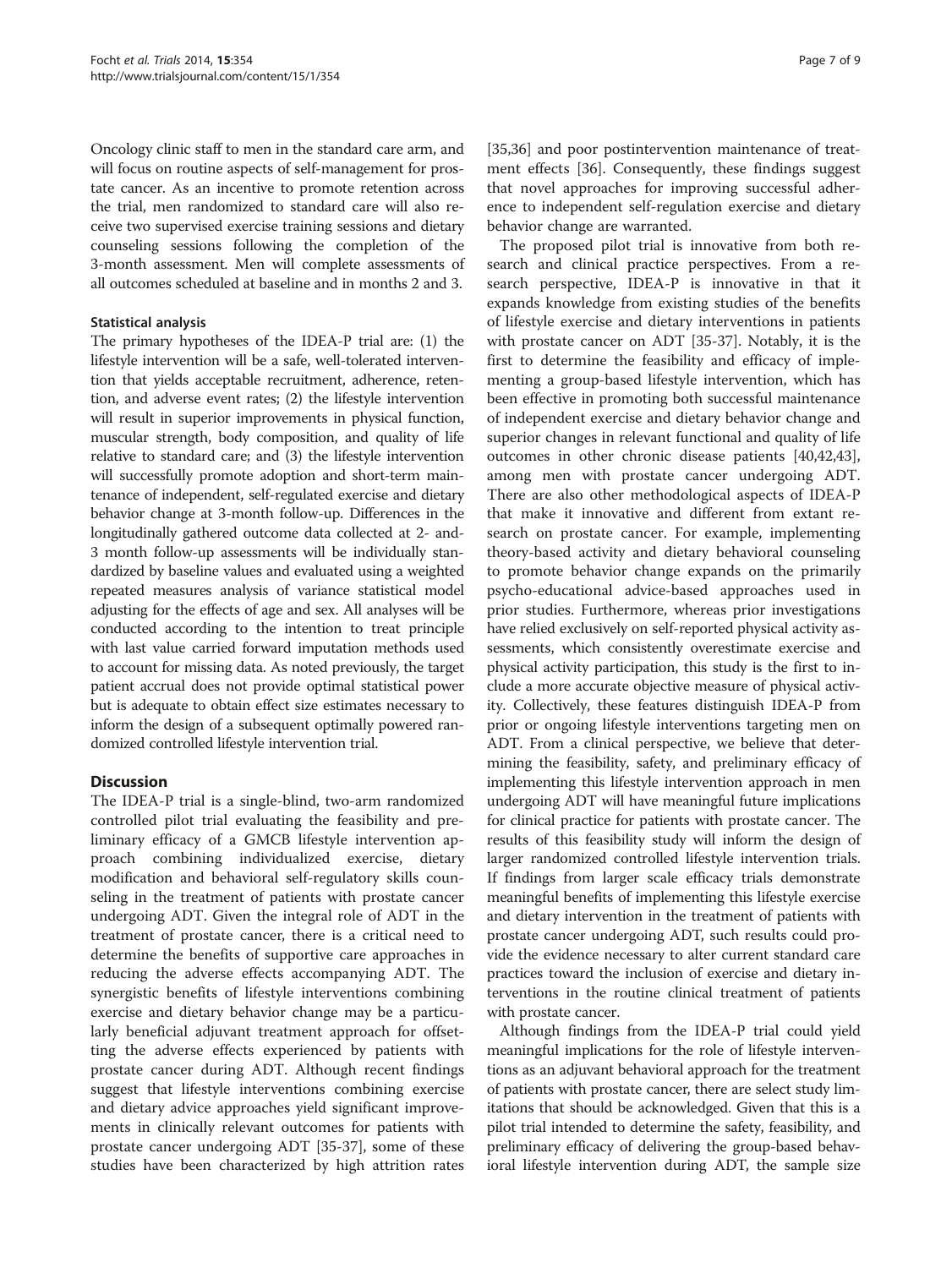<span id="page-7-0"></span>does not provide sufficient power to detect meaningful differences in all relevant outcomes of interest. Additionally, there are clearly other clinically relevant outcomes, such as select biomarkers of prostate cancer and chronic disease, that may be favorably influenced by the lifestyle intervention but are not assessed in this pilot trial.

In summary, determining the feasibility and preliminary efficacy of the lifestyle intervention relative to the effects of standard care could have significant implications for the treatment of patients with prostate cancer on ADT. Findings from the present pilot trial will also provide effect size estimates necessary to inform the design of a subsequent, large-scale definitive lifestyle intervention efficacy trial, the results of which would fill a critical gap in knowledge, addressing the utility of implementing exercise and dietary modification in the treatment of patients with prostate cancer undergoing ADT.

## Trial status

The IDEA-P trial is active with patient recruitment and intervention delivery currently ongoing.

#### Abbreviations

1RM: one-repetition-maximum; ADT: androgen deprivation therapy; FACT-P: Functional Assessment of Cancer Treatment - Prostate; GMCB: group-mediated cognitive behavioral; IDEA-P: individualized diet and exercise adherence trial - pilot; iDXA: dual energy X-ray absorptiometry; LTEQ: Leisure Time Exercise Questionnaire; MET: metabolic equivalent; SFA: Satisfaction with Function and Appearance Scale.

#### Competing interests

The authors declare that they have no competing interests.

#### Authors' contributions

BCF, SKC, EG, and JMTA conceived the study. BCF, SKC, and EG participated in the design of the study. BCF, EG, ARL, and CS are conducting the study. BCF and ARL wrote the manuscript. All authors read and approved the final manuscript.

#### Acknowledgements

Support for the present study is provided by National Cancer Institute Grant number R03 CA16296901.

#### Author details

<sup>1</sup> Exercise and Behavioral Medicine Laboratory, Kinesiology, The Ohio State University, Columbus, OH, USA. <sup>2</sup> Comprehensive Cancer Center, The Ohio State University, 305 W 17th Avenue, Columbus, OH 43210, USA. <sup>3</sup>Department of Internal Medicine, Division of Medical Oncology, The Ohio State University, Columbus, OH, USA.

#### Received: 23 April 2014 Accepted: 19 August 2014 Published: 9 September 2014

#### References

- 1. Cooperberg MR, Moul JW, Carroll PR: The changing face of prostate cancer. J Clin Oncol 2005, 23:8146–8151.
- Basaria S, Lieb J 2nd, Tang AM, DeWeese T, Carducci M, Eisenberger M, Dobs AS: Long-term effects of androgen deprivation therapy in prostate cancer patients. Clin Endocrinol (Oxf) 2002, 56:779-786.
- Boxer RS, Kenny AM, Dowsett R, Taxel P: The effect of 6 months of androgen deprivation therapy on muscle and fat mass in older men with localized prostate cancer. Aging Male 2005, 8:207–212.
- Bylow K, Dale W, Mustian K, Stadler WM, Rodin M, Hall W, Lachs M, Mohile SG: Falls and physical performance deficits in older patients with prostate cancer undergoing androgen deprivation therapy. Urology 2008, 72:422–427.
- 5. Bylow K, Mohile SG, Stadler WM, Dale W: Does androgen-deprivation therapy accelerate the development of frailty in older men with prostate cancer?: a conceptual review. Cancer 2007, 110:2604–2613.
- 6. Chen Z, Maricic M, Nguyen P, Ahmann FR, Bruhn R, Dalkin BL: Low bone density and high percentage of body fat among men who were treated with androgen deprivation therapy for prostate carcinoma. Cancer 2002, 95:2136–2144.
- 7. Dacal K, Sereika SM, Greenspan SL: Quality of life in prostate cancer patients taking androgen deprivation therapy. J Am Geriatr Soc 2006, 54:85-90.
- 8. Diamond TH, Higano CS, Smith MR, Guise TA, Singer FR: Osteoporosis in men with prostate carcinoma receiving androgen-deprivation therapy: recommendations for diagnosis and therapies. Cancer 2004, 100:892–899.
- 9. Levine GN, D'Amico AV, Berger P, Clark PE, Eckel RH, Keating NL, Milani RV, Sagalowsky AI, Smith MR, Zakai N: Androgen-deprivation therapy in prostate cancer and cardiovascular risk. A science advisory from the American Heart Association, American Cancer Society, and American Urological Association: endorsed by the American Society for Radiation Oncology. Circulation 2010, 121(6):833–840.
- 10. Courneya KS, Stevinson C, Vallance JKH: Exercise and Psychosocial Issues for Cancer Survivors. Hoboken, NJ: Wiley & Sons; 2007.
- 11. Crawford ED: Epidemiology of prostate cancer. Urology 2003, 62:3-12.
- 12. Ruchlin HS, Pellissier JM: An economic overview of prostate carcinoma. Cancer 2001, 92:2796–2810.
- 13. American Cancer Society: Cancer Facts and Figures 2005. Atlanta, GA: 2005.
- 14. American Cancer Society: Cancer Facts and Figures 2006. Atlanta, GA: 2006.
- 15. Holzbeierlein JM, McLaughlin MD, Thrasher JB: Complications of androgen deprivation therapy for prostate cancer. Curr Opin Urol 2004, 14:177-183.
- 16. Joly F, Alibhai SM, Galica J, Park A, Yi QL, Wagner L, Tannock IF: Impact of androgen deprivation therapy on physical and cognitive function, as well as quality of life of patients with nonmetastatic prostate cancer. J Urol 2006, 176:2443-2447.
- 17. Kornblith AB, Herr HW, Ofman US, Scher HI, Holland JC: Quality of life of patients with prostate cancer and their spouses. The value of a data base in clinical care. Cancer 1994, 73:2791–2802.
- 18. Carmack Taylor CL, Smith MA, de Moor C, Dunn AL, Pettaway C, Sellin R, Charnsangavej C, Hansen MC, Gritz ER: Quality of life intervention for prostate cancer patients: design and baseline characteristics of the active for life after cancer trial. Control Clin Trials 2004, 25:265–285.
- 19. Courneya KS: Exercise in cancer survivors: an overview of research. Med Sci Sports Exerc 2003, 35:1846–1852.
- 20. Courneya KS, Friedenreich CM: Relationship between exercise pattern across the cancer experience and current quality of life in colorectal cancer survivors. J Altern Complement Med 1997, 3:215–226.
- 21. Dimeo FC, Tilmann MH, Bertz H, Kanz L, Mertelsmann R, Keul J: Aerobic exercise in the rehabilitation of cancer patients after high dose chemotherapy and autologous peripheral stem cell transplantation. Cancer 1997, 79:1717–1722.
- 22. Galvao DA, Newton RU: Review of exercise intervention studies in cancer patients. J Clin Oncol 2005, 23:899–909.
- 23. Galvao DA, Taaffe DR, Spry N, Joseph D, Turner D, Newton RU: Reduced muscle strength and functional performance in men with prostate cancer undergoing androgen suppression: a comprehensive cross-sectional investigation. Prostate Cancer Prostatic Dis 2009, 12:198–203.
- 24. Nelson ME, Fiatarone MA, Morganti CM, Trice I, Greenberg RA, Evans WJ: Effects of high-intensity strength training on multiple risk factors for osteoporotic fractures. A randomized controlled trial. JAMA 1994, 272:1909–1914.
- 25. Nieman DC, Cook VD, Henson DA, Suttles J, Rejeski WJ, Ribisl PM, Fagoaga OR, Nehlsen-Cannarella SL: Moderate exercise training and natural killer cell cytotoxic activity in breast cancer patients. Int J Sports Med 1995, 16:334–337.
- 26. Peters C, Lotzerich H, Niemeier B, Schule K, Uhlenbruck G: Influence of a moderate exercise training on natural killer cytotoxicity and personality traits in cancer patients. Anticancer Res 1994, 14:1033–1036.
- 27. Peters C, Lotzerich H, Niemeir B, Schule K, Uhlenbruck G: Exercise, cancer and the immune response of monocytes. Anticancer Res 1995, 15:175–179.
- 28. Schmitz KH, Holtzman J, Courneya KS, Masse LC, Duval S, Kane R: Controlled physical activity trials in cancer survivors: a systematic review and meta-analysis. Cancer Epidemiol Biomarkers Prev 2005, 14:1588–1595.
- 29. Segal RJ, Reid RD, Courneya KS, Malone SC, Parliament MB, Scott CG, Venner PM, Quinney HA, Jones LW, D'Angelo ME, Wells GA: Resistance exercise in